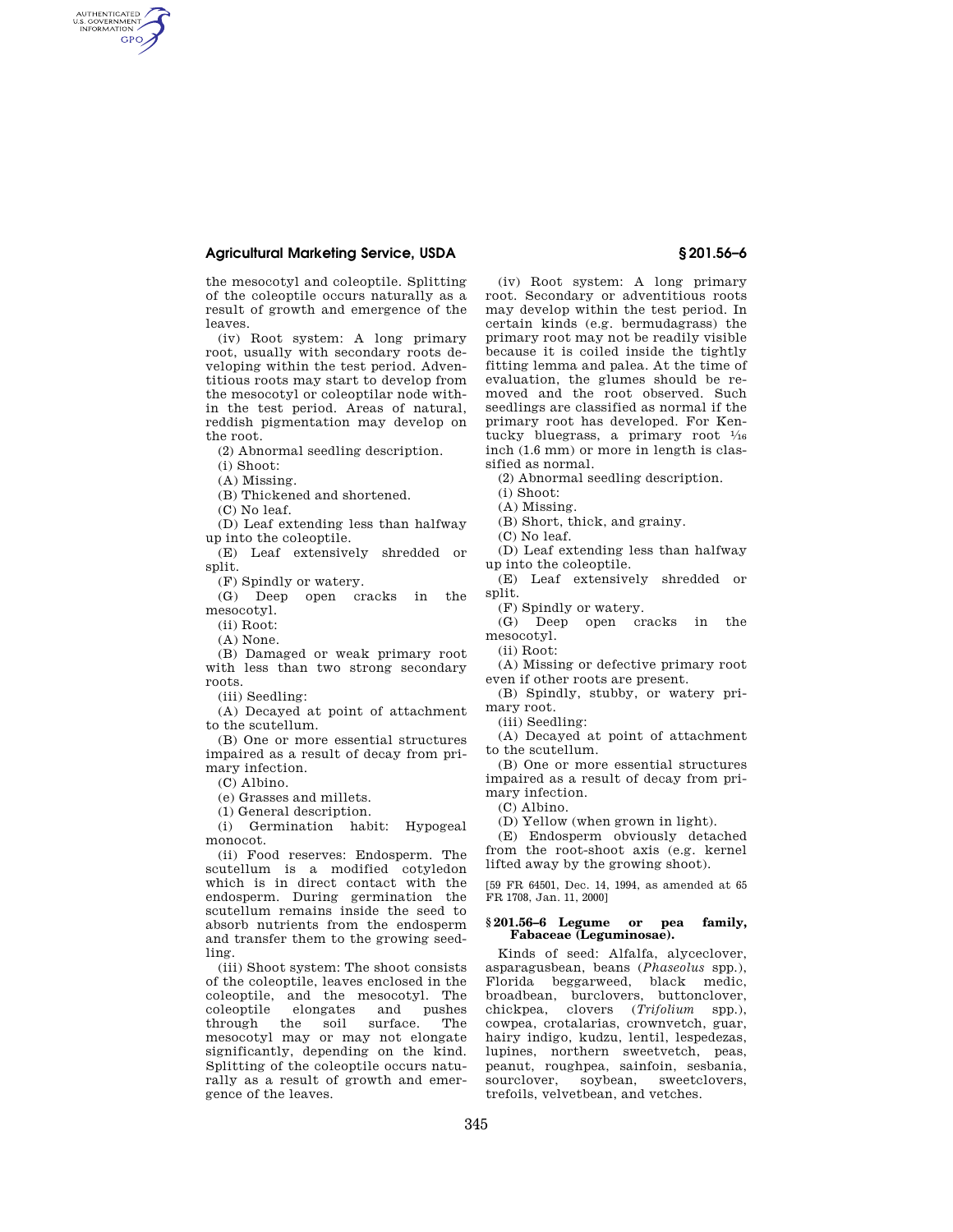(a) Field bean, garden bean, lima bean, mung bean, asparagusbean, and cowpea.

(1) General description.

(i) Germination habit: Epigeal dicot. (ii) Food reserves: Cotyledons which are large and fleshy.

(iii) Shoot system: The hypocotyl elongates and carries the cotyledons above the soil surface. The epicotyl elongates, causing the terminal bud to emerge from between the cotyledons; the primary leaves expand rapidly.

(iv) Root system: A long primary root with secondary roots.

(2) Abnormal seedling description.

(i) Cotyledons:

(A) For garden bean (*Phaseolus vulgaris* in part), remove any attached seed coats at the end of the test period for evaluation of cotyledons:

(*1*) Less than half of the original cotyledon tissue remaining attached.

(*2*) Less than half of the original cotyledon tissue free of necrosis or decay.

(B) All other kinds:

(*1*) Both missing and the seedling generally weak.

(*2*) [Reserved]

(ii) Epicotyl:

(A) Missing.

(B) Deep open cracks.

(C) Malformed, such as markedly curled or thickened.

(D) Less than one primary leaf.

(E) Primary leaves too small in proportion to the rest of the seedling, usually associated with visible defects of, or damage to, the main stem of the epicotyl.

(F) Terminal bud missing or damaged. (If a few seedlings with total or partial decay to the epicotyl are found, they may be classified as normal, provided the hypocotyl and root are normal. The epicotyl on such seedlings usually does not decay when grown in a fairly dry environment and exposed to light. A retest, preferably in soil or sand, will aid in interpretation of such seedlings.)

(iii) Hypocotyl:

(A) Deep open cracks extending into the conducting tissue. (A healed break, sometimes referred to as a ''knee,'' is considered normal.)

(B) Malformed, such as markedly shortened, curled, or thickened. (Hypocotyl stunting or curling may be

# **§ 201.56–6 7 CFR Ch. I (1–1–10 Edition)**

caused by seedling orientation or constriction on or in the substratum.) (Hypocotyl collar rot is the breakdown of hypocotyl tissue initially characterized by a watery appearance and collapse of the hypocotyl below the cotyledonary node. The area later becomes discolored, shrivelled, and necrotic. The condition is caused by insufficient calcium available to the seedling. If hypocotyl collar rot is observed on seedlings of garden bean, the sample involved shall be retested in accordance with §201.58(b)(12).)

(iv) Root:

(A) None.

(B) Weak, stubby, or missing primary root with weak secondary or adventitious roots. (A root bound within a tough seed coat is considered normal.) (v) Seedling:

(A) One or more essential structures impaired as the result of decay from primary infection. (Secondary infection is common in towel and blotter tests. Some pathogens, such as *Fusarium, Phomopsis,* and *Rhizoctonia,* can spread through the substratum and infect seedlings some distance away from the primary source. Seedlings with secondary infection are to be classified as normal. A retest in sand or soil may be advisable.)

(B) Albino.

(b) Adzuki bean, broadbean chickpea, field pea, lentil, pea, roughpea, runner bean, velvetbean, and vetches.

(1) General description.

(i) Germination habit: Hypogeal dicot.

(ii) Food reserves: Cotyledons which are large and fleshy, and remain enclosed within the seed coat beneath the soil surface. They are usually not photosynthetic.

(iii) Shoot system: The epicotyl elongates and carries the terminal bud and primary leaves above the soil surface. The stem bears one or more scale leaves and, prior to emergence, is arched near the apex, causing the terminal bud to be pulled through the soil; after emergence, the stem straightens. For practical purposes, the hypocotyl is not discernible and is not an evaluation factor. Buds in the axils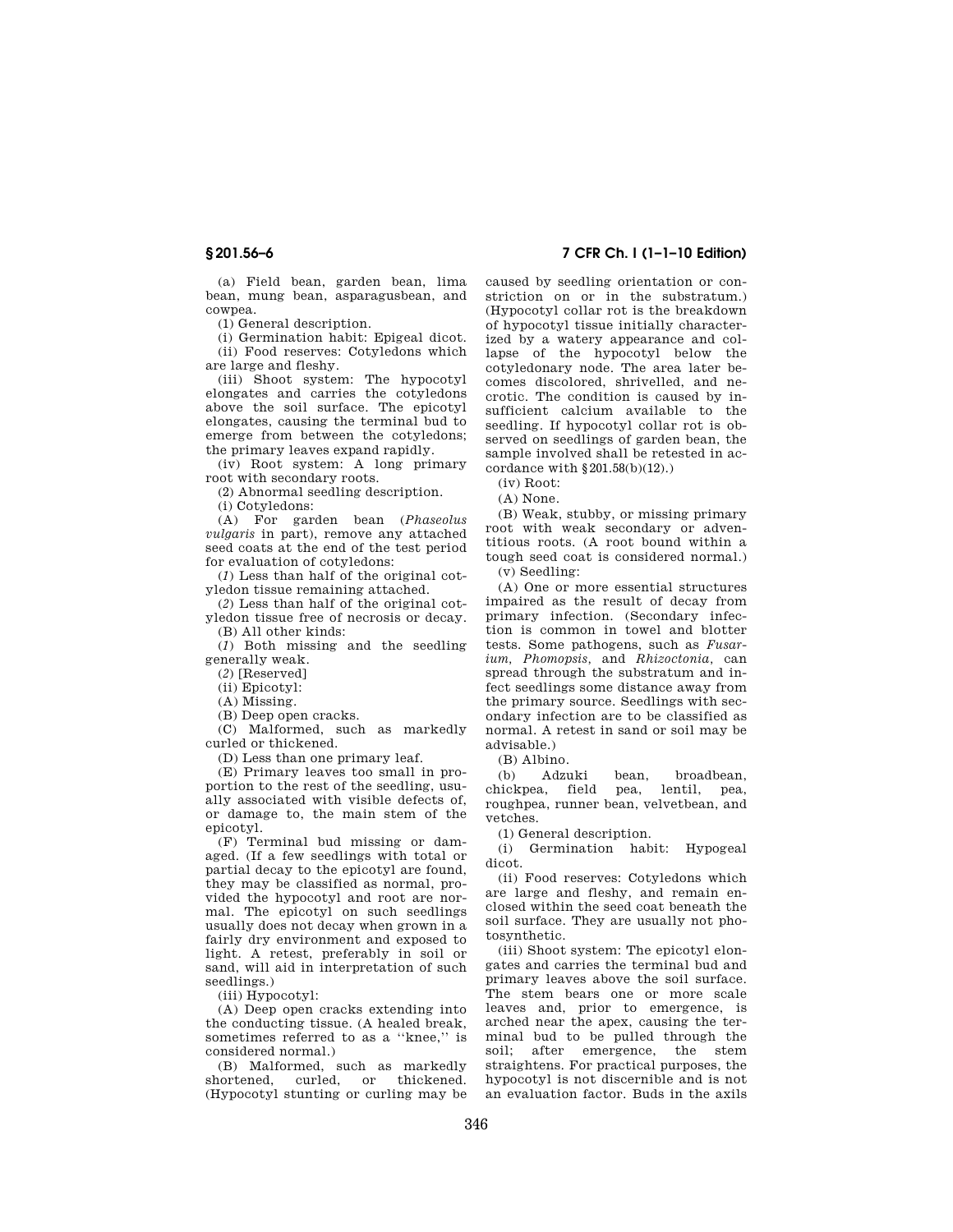### **Agricultural Marketing Service, USDA § 201.56–6**

of each cotyledon and scale leaf usually remain dormant unless the terminal bud is seriously damaged. In this case, one or more axillary buds may start to develop into a shoot. If the axillary shoot is well-developed, it may be considered normal.

(iv) Root system: A long primary root with secondary roots.

(2) Abnormal seedling description.

(i) Cotyledons:

(A) Less than half of the original tissue remaining attached.

(B) Less than half of the original tissue free of necrosis or decay.

(ii) Epicotyl:

(A) Missing.

(B) Less than one primary leaf.

(C) Malformed such as markedly shortened, curled, or thickened.

(D) Severely damaged (e.g. terminal bud missing or damaged) with only a weak shoot developing from the axil of a cotyledon or scale leaf.

(E) Two weak and spindly shoots.

(F) Deep open cracks extending into the conducting tissue.

(iii) Root:

(A) None.

(B) Weak, stubby, or missing primary root with weak secondary roots.

(iv) Seedlings:

(A) One or more essential structures impaired as a result of decay from primary infection. (Secondary infection is common in towel and blotter tests. Some pathogens can spread through the substratum and infect seedlings some distance away from the primary source. Seedlings with secondary infection are classified as normal. A retest in sand or soil may be advisable.)

(B) Albino.

(c) Soybean and lupine.

(1) General description.

(i) Germination habit: Epigeal dicot.

(ii) Food reserves: Cotyledons, which are large and fleshy; they expand and become photosynthetic.

(iii) Shoot system: The hypocotyl elongates and carries the cotyledons above the soil surface. The primary leaves usually increase in size and the epicotyl may elongate within the test period.

(iv) Root system: A long primary root with secondary roots.

(2) Abnormal seedling description.

(i) Cotyledons:

(A) Less than half of the original cotyledon tissue remaining attached.

(B) Less than half of the original cotyledon tissue free of necrosis or decay. (ii) Epicotyl:

(A) Missing.

(B) Less than one primary leaf.

(C) Deep open cracks.

(D) Terminal bud damaged, missing, or decayed. (If a few seedlings with partial decay of the epicotyl are found, they may be classified as normal, provided the hypocotyl and root are normal. The epicotyl on such seedlings usually does not decay when grown in a fairly dry environment and is exposed to light. A retest, preferably in soil or sand, will aid in interpretation of such seedlings.)

(iii) Hypocotyl:

(A) Deep open cracks extending into the conducting tissue. (Adventitious roots may occur at the site of injury, particularly on the hypocotyl and near the base of the cotyledons. The seedling is classified as normal if the injury is healed over and other essential structures are normal.)

(B) Malformed, such as markedly shortened, curled, or thickened. (Hypocotyl development is slow until the roots start functioning. Caution should be exercised to ensure slow seedlings are not classified as abnormal. Hypocotyl stunting or curling also may be caused by seedling orientation or constriction on or in the substratum.)

(iv) Root:

 $(A)$  None.

(B) Weak, stubby, or missing primary root with weak secondary or adventitious roots. (Roots of seedlings on ''Kimpak'' with insufficient moisture may not become established and hypocotyl elongation may appear to be abnormal. There may be curling of the root and hypocotyl. When a number of seedlings are observed with this condition, the sample should be retested.)

(v) Seedlings:

(A) One or more essential structures impaired as a result of decay from primary infection. (Secondary infection is common in towel and blotter tests. Some pathogens, such as *Fusarium, Phomopsis,* and *Rhizoctonia,* can spread through the substratum and infect seedlings some distance away from the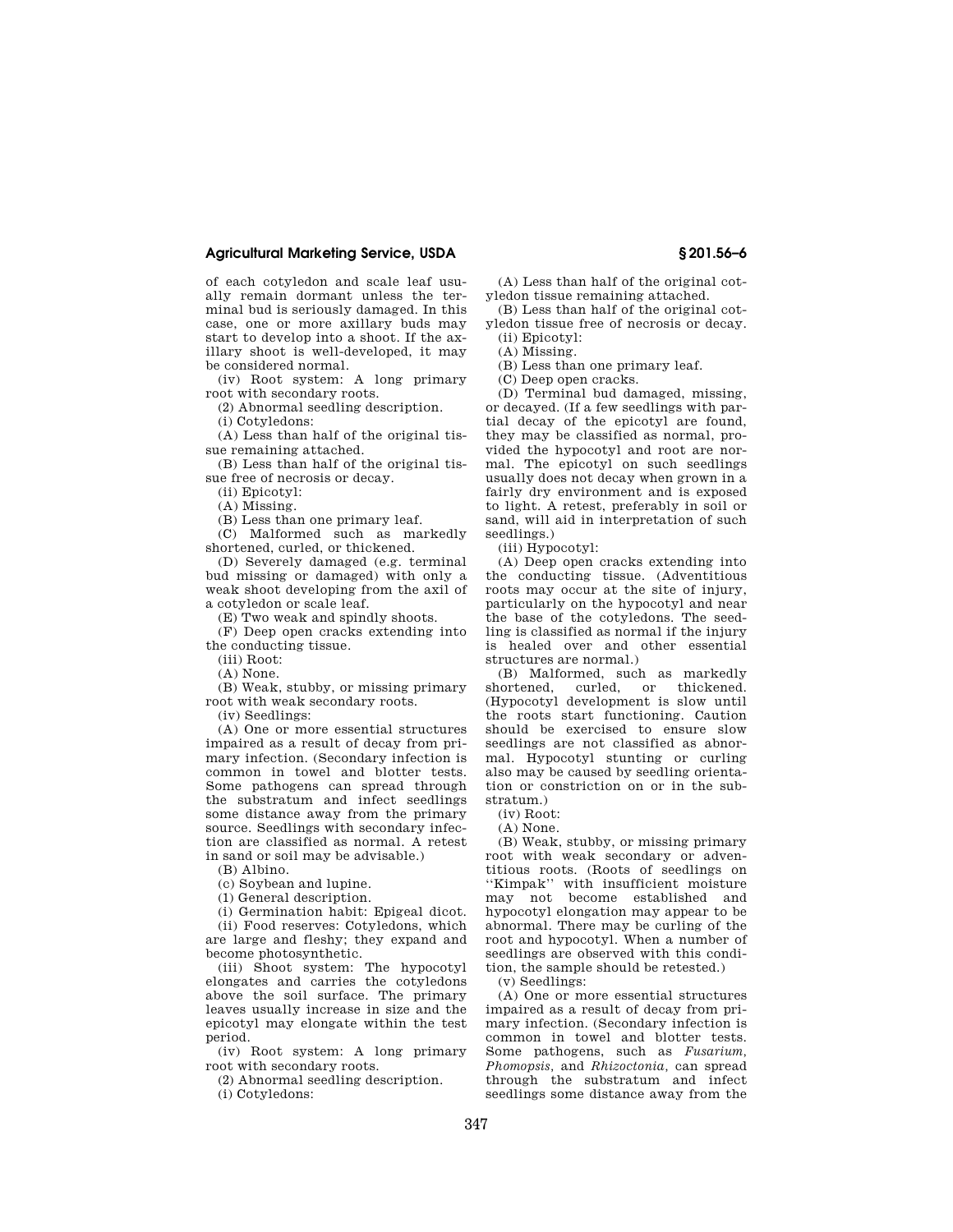primary source. Seedlings with secondary infection are to be classified as normal. A retest in sand or soil may be advisable.)

(B) Albino.

(d) Peanut.

(1) General description.

(i) Germination habit: Epigeal dicot. (ii) Food reserves: Cotyledons, which

are large and fleshy.

(iii) Shoot system: The cotyledons are carried to the soil surface by the hypocotyl which is very thick, narrowing abruptly at the root. Elongation of the hypocotyl stops when the epicotyl is exposed to light at the soil surface. The primary leaves are compound and usually expand during the test period.

(iv) Root system: A long primary root with secondary roots. Adventitious roots develop from the base of the hypocotyl if the primary root is damaged.

(2) Abnormal seedling description.

(i) Cotyledons:

(A) Less than half of the original cotyledon tissue remaining attached.

(B) Less than half of the original cotyledon tissue free of necrosis or decay.

(ii) Epicotyl:

(A) Missing.

(B) Less than one primary leaf.

(C) Deep open cracks.

(D) Terminal bud damaged, missing, or decayed.

(iii) Hypocotyl:

(A) Deep open cracks extending into the conducting tissue.

(B) Malformed, such as markedly shortened or curled. (Hypocotyls remain somewhat thickened and may appear to be stunted. Light, depth of planting, and substratum moisture all contribute to the length of the hypocotyl. Hypocotyl stunting or curling may be caused by seedling orientation or constriction in the substratum. Seedlings planted in a soil test with the radicle too close to the surface may send roots above the soil and appear to exhibit negative geotropism and a distorted, U-shaped hypocotyl.

(iv) Root:

(A) None.

(B) Weak, stubby, or missing primary root with weak secondary or adventitious roots.

(v) Seedling:

**§ 201.56–6 7 CFR Ch. I (1–1–10 Edition)** 

(A) One or more essential structures impaired as a result of primary infection.

(B) Albino.

(e) Alfalfa, alyceclover, Florida beggarweed, black medic, burclovers, buttonclover, milkvetch, clovers, crotalarias, crownvetch, guar, hairy indigo, kudzu, lespedezas, northern sweetvetch, sainfoin, sesbania, sourclover, sweetclovers, and trefoils.

(1) General description.

(i) Germination habit: Epigeal dicot. (ii) Food reserve: Cotyledons, which are small and fleshy; they expand and become photosynthetic. The cotyledons of sub clover develop elongated petioles.

(iii) Shoot system: The hypocotyl elongates and carries the cotyledons above the soil surface. The epicotyl usually does not show any development within the test period.

(iv) Root system: A long, tapering primary root, usually with root hairs. Secondary roots may or may not develop within the test period, depending on the kind.

(2) Abnormal seedling description.

(i) Cotyledons:

(A) Less than half of the original cotyledon tissue remaining attached. (Breaks at the point of attachment of the cotyledons to the hypocotyl are common in seeds which have been mechanically damaged. It is important that seedlings not be removed during preliminary counts unless development is sufficient to allow the conditions of the cotyledons to be determined. If the point of attachment of the cotyledons cannot be seen at the end of the test, the seed coat should be peeled back to determine whether a break has occurred.)

(B) Less than half of the original cotyledon tissue free of necrosis or decay. (ii) Epicotyl:

(A) Missing. (May be assumed to be present if both cotyledons are intact.)

(B) [Reserved]

(iii) Hypocotyl:

(A) Deep open cracks extending into the conducting tissue.